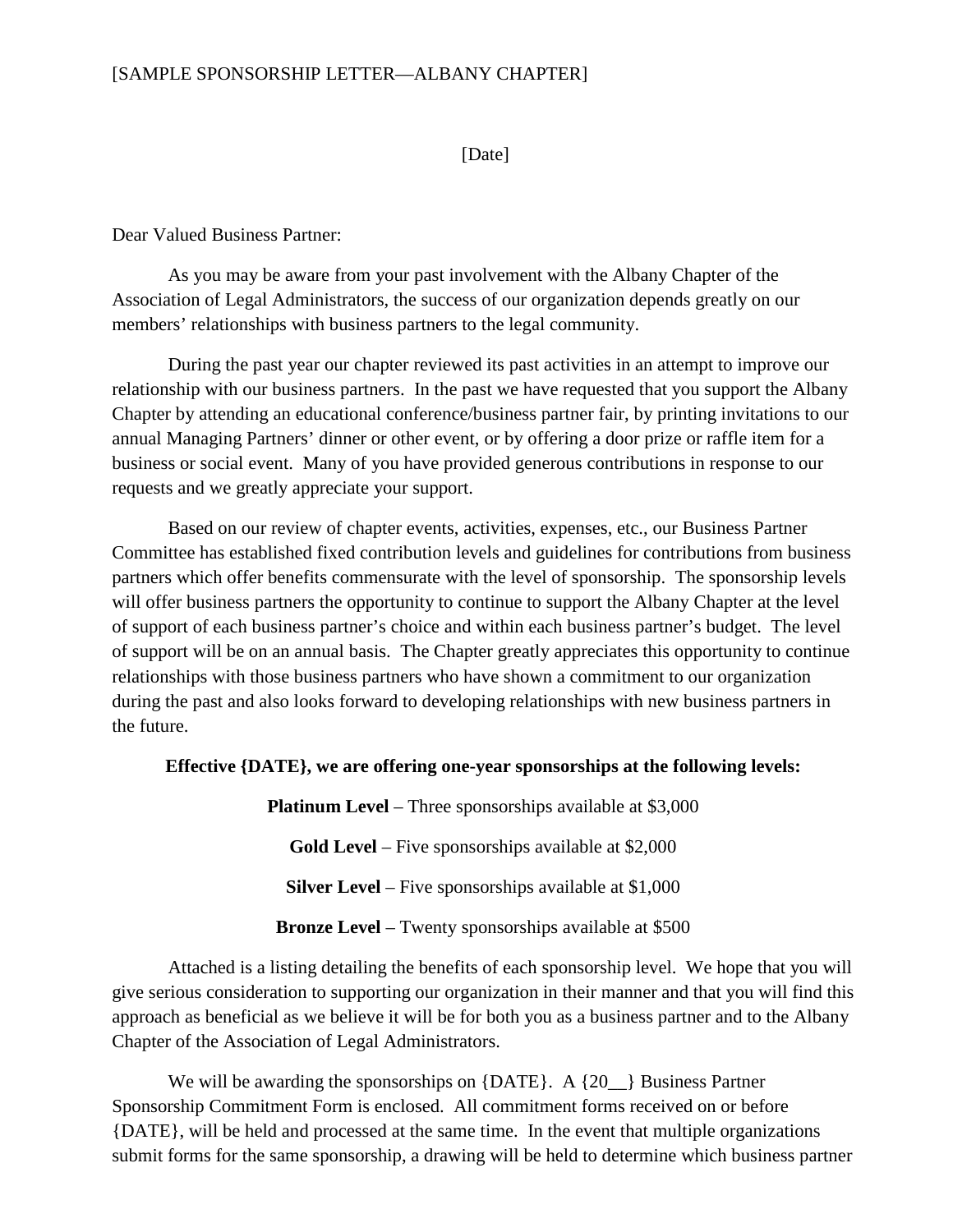will be awarded that specific opportunity. All participants will be notified no later than the last week of {MONTH}, {YEAR}, of their confirmed sponsorship. You do not have to send any money at this time. One of our chapter members will be in contact with you.

Sponsorship opportunities will still be available after {DATE}, on a first-come, first-served basis. Please note the sponsorships are for the calendar year and will not be prorated.

Thank you very much for supporting our chapter. We hope that you have developed many rewarding relationships with our members. If you have any questions about any of the above, please feel free to call a member of the Business Partner Committee or any member of our chapter.

Very truly yours,

Albany Chapter Business Partner Committee

Attachment